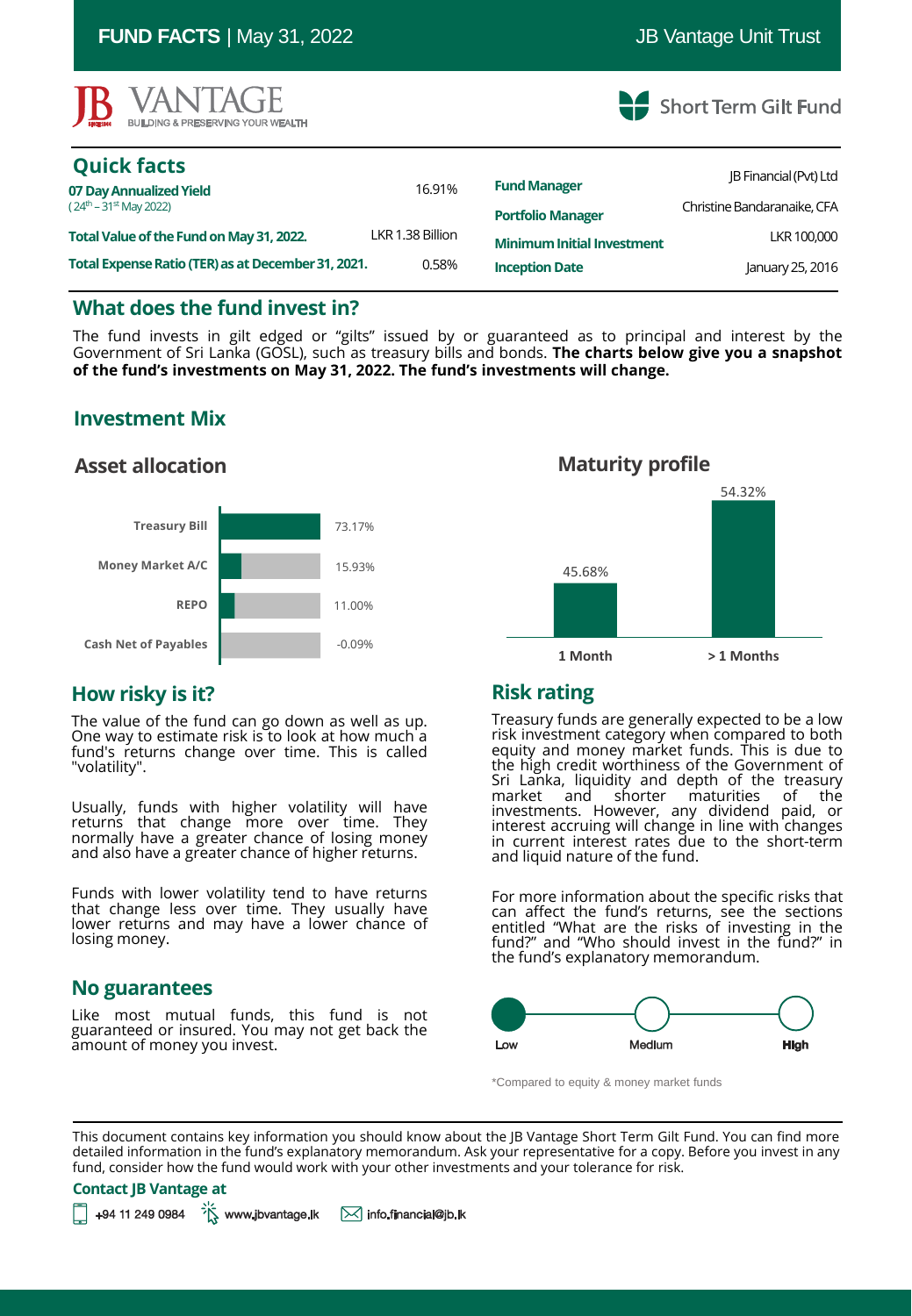**FUND FACTS** | May 31, 2022 **JB** Vantage Unit Trust



**Short Term Gilt Fund** 

# **How has the fund performed?**

This section tells you how the fund has performed over the past 06 years. The returns are after all fees and expenses have been deducted.

The 07-day annualized yield is 16.91 %, (24 –31 May 2022) it tells investors what the fund would yield in a year, based on the returns earned in a 07-day period.

#### **Year-by-year returns**

This chart shows how the fund has performed over the past completed 06 calendar year and the Year to Date return for 2022. The fund's price dropped in value in **none** of the 06 years.

The range of returns and change from year to year can help you assess how risky the fund has been in the past. It does not tell you how the fund will perform in the future.



\*The Year to Date (YTD) return for 2016 has been calculated for the period from 25 January 2016 to 31 December 2016 (annualized) \*\*Benchmarks for the GILT Fund is the NDBIB – CRISIL 91 Day T-bill index., seeks to capture the performance of 91 Day T-Bill in Sri Lanka's government securities market. \*\*\*The Year to Date (YTD) for 2022 shows the return as at May 31, 2022 (annualized)

#### **Best and worst 03-month returns**

This table shows the best and worst returns of the fund in a 03-month period (non annualized return) since inception. The best and worst 03-month returns could be higher or lower in the future. Consider how much of a loss you could afford to take in a short period of time.

|                       | Benchmark* |       | Return 03 months ending | If you invested LKR 100,000 at the beginning of the<br>03-month period (excluding any front end fees) |
|-----------------------|------------|-------|-------------------------|-------------------------------------------------------------------------------------------------------|
| <b>Best Return</b>    | 2.51%      | 3.05% | May 31,2022             | Your investment would rise to LKR 103,046.92                                                          |
| <b>Worst Return</b>   | 0.10%      | 1.04% | April 30, 2021          | Your investment would rise to LKR 101,040.17                                                          |
| <b>Current Return</b> | 0.95%      | 3.05% | May 31, 2022            | Your investment would rise to LKR 103,046.92                                                          |

\*Benchmarks for the GILT Fund is the NDBIB – CRISIL 91 Day T-bill index., seeks to capture the performance of 91 Day T-Bill in Sri Lanka's government securities market.

The **annual compounded return** of the fund (since inception) is 7.93% as at May 31, 2022. This return describes the rate at which the fund would have grown if it had grown at a steady rate. If you had invested LKR 100,000 in the Gilt Fund at inception, your investment would now be worth LKR 162,375 as at May 31, 2022.

Disclaimer: Current yield is variable and subject to change. Past performance of the fund should not be taken as indicative<br>of its future performance. Investors are advised to read and understand the Explanatory Memorandum